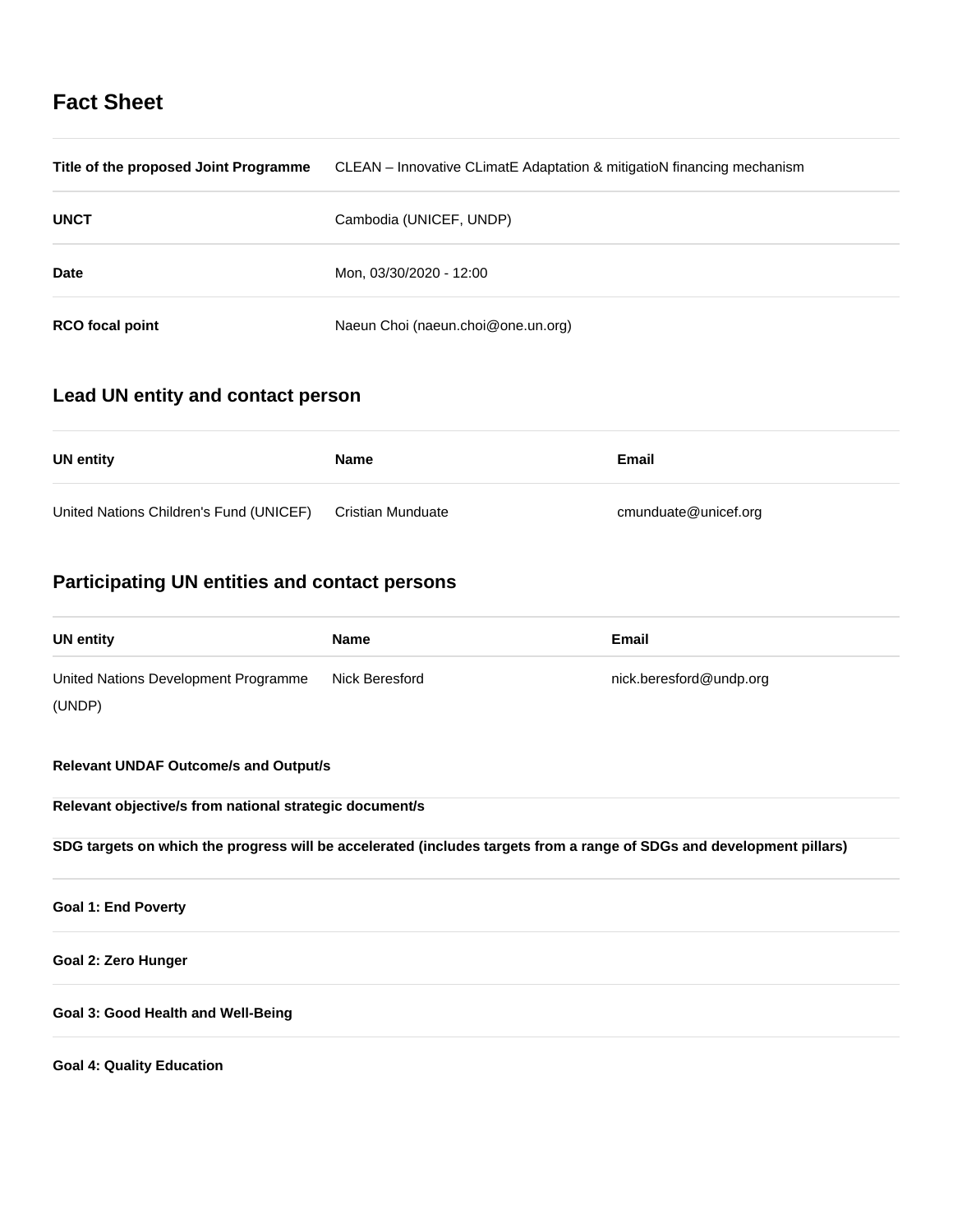| <b>Goal 5: Gender Equality</b>                         |      |
|--------------------------------------------------------|------|
| <b>Goal 6: Clean Water and Sanitation</b>              | 6.1  |
|                                                        | 6.2  |
| <b>Goal 7: Affordable and Clean Energy</b>             | 7.2  |
| <b>Goal 8: Decent Work and Economic Growth</b>         |      |
| Goal 9: Industry, Innovation and Infrastructure        |      |
| <b>Goal 10: Reduced Inequalities</b>                   |      |
| <b>Goal 11: Sustainable Cities and Communities</b>     | 11.6 |
| <b>Goal 12: Responsible Production and Consumption</b> | 12.5 |
| <b>Goal 13: Climate Action</b>                         | 13.1 |
| <b>Goal 14: Life Below Water</b>                       |      |
| Goal 15: Life On Land                                  |      |
| Goal 16: Peace, Justice and Strong Institutions        |      |
| Goal 17: Partnerships for the Goals                    | 17.3 |
| <b>Self-Assessment</b>                                 |      |

| The proposal reflects the integrated nature of the SDGs                                                                                                      | Yes |
|--------------------------------------------------------------------------------------------------------------------------------------------------------------|-----|
| The proposal is based on an inter-agency approach (two or more UN entities<br>involved), with RC coordinating Joint Programme preparation and implementation | Yes |
| The proposed results are part of the UNDAF and aligned with national SDG<br>priorities                                                                       | Yes |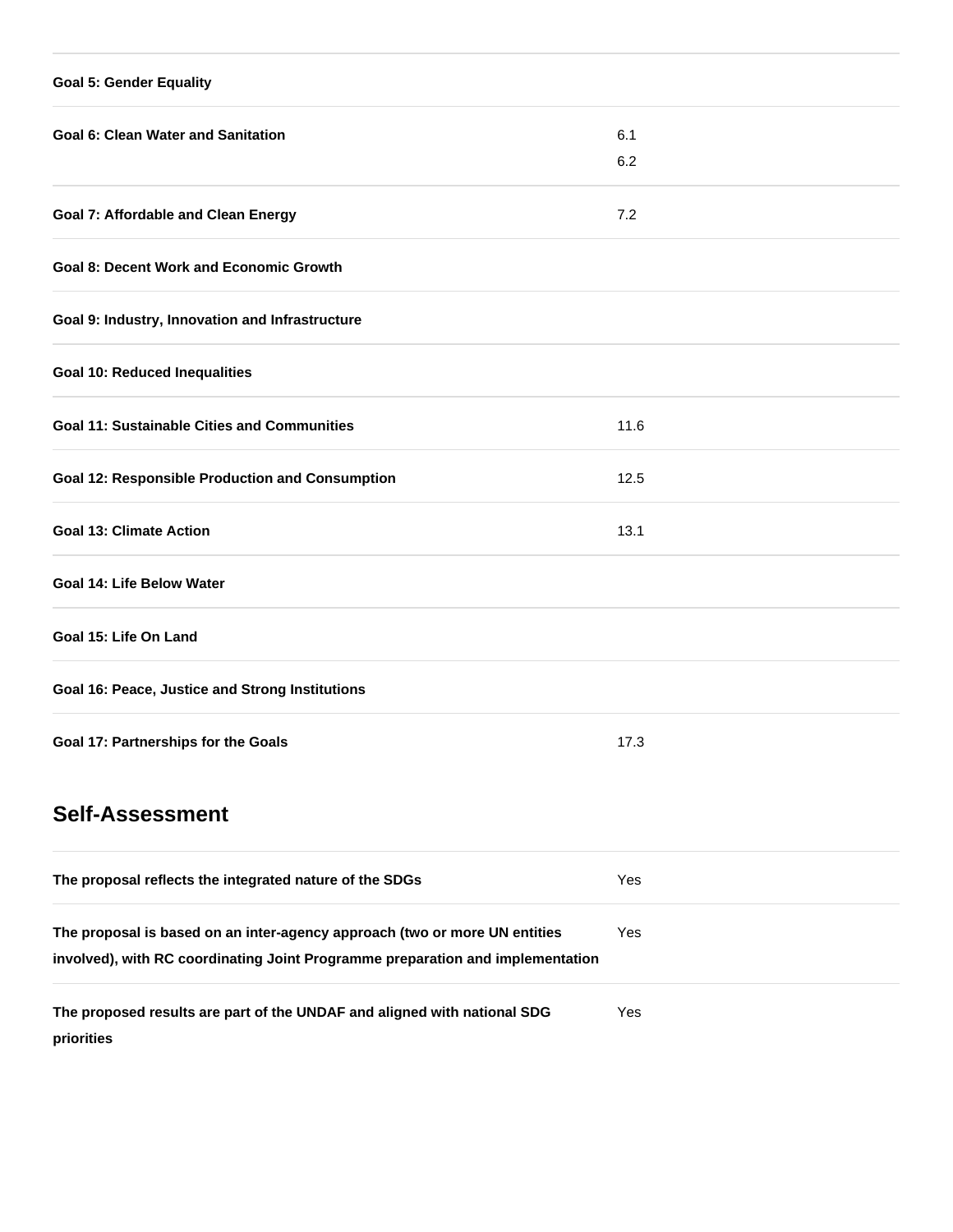**The proposed Joint Programme will be led by government and include key national**  Yes **stakeholders**

**The proposal is based on country level consultations, as explained in the Concept**  Yes **note, and endorsed by the government (the letter of endorsement)**

| The proposal is based on the standard template for Concept Notes, it is complete. | Yes |
|-----------------------------------------------------------------------------------|-----|
| and it includes:                                                                  |     |

- **Theory of Change demonstrating contribution to SDG acceleration and transformation to implement the 2030 Agenda and awareness of relevant financial policy efforts at regional or national level,**
- **Results-oriented partnerships, including a strategy to engage and partner with IFIs/MDBs,**
- **"Quick wins" and substantive outcome-level results, and**
- **Initial risk assessment and mitigation measures.**

**The proposal is expected to leverage resources for the SDGs at scale** Yes

# **Proposal for Joint Programme**

## **1. Summary of the Joint Programme**

Overall purpose:

•Provide a blended financing mechanism by operationalizing a pilot demonstrating the commercial viability of bundled waste and water services;

•Unlock public and private finance to enable Cambodians to live in a safe and clean environment and have access to climate sensitive organic waste, sanitation and water management solutions.

## Problems addressed:

•WASH and SWM financing gaps, compounded by the lack of private sector financial institutions with capability to source and attract climate finance to lend to private service providers;

- •Water, sanitation, and waste SDG bottlenecks:
- -25.8 percent of the population estimated to use safely managed drinking water;
- -General lack of sanitation services and wastewater treatment in country;
- -Solid waste collection works partially, and waste is dumped in open dumpsites. Open burning frequent to reduce volumes;
- -Energy supply dependent on largescale coal and hydropower creating negative externalities.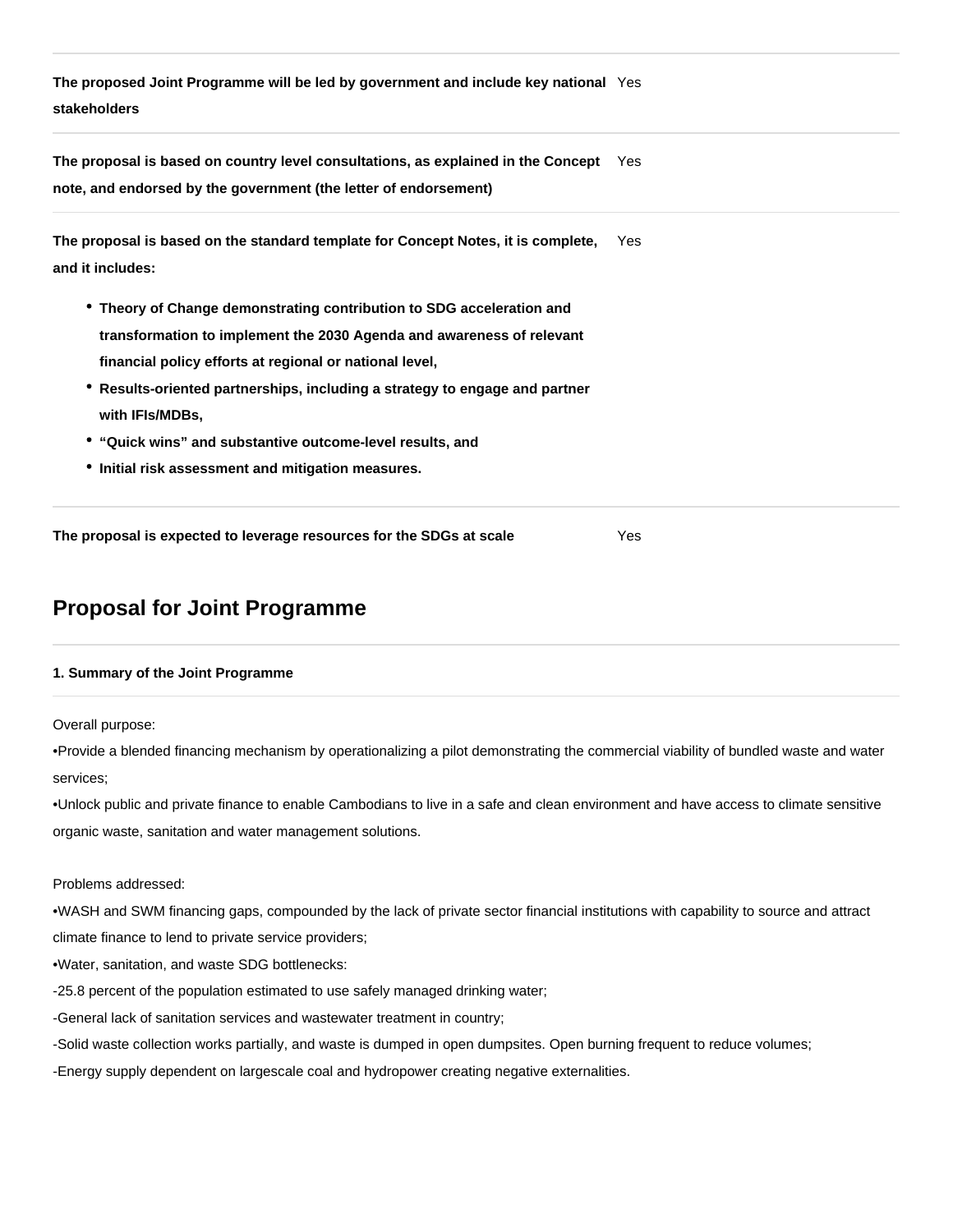#### Expected results:

•CLEAN financing mechanism is established, catalyzing blended public external, public domestic, and private financing streams, for commercially viable sustainable water, sanitation, and solid waste management.

•SDG acceleration in 3 provincial cities providing:

-integrated organic waste and fecal sludge collection and treatment facilities producing biogas and compost; -climate proofed piped water with connections for the poor and vulnerable reaching additional households.

## Technical summary:

The CLEAN financing mechanism will:

•Provide an initial capital injection to the Cambodian Institution for Green Finance (CIGF) for its operationalization and subsequent leveraging of other investors through SDG-related bankable project pipeline;

•Provide local businesses with equity and concessional loans to finance investments through CIGF: US\$3,9M from the SDG fund as capital injection (equity/loan), leveraging an additional US\$5,9M in private finance;

•Enable government to provide one-off capital grants: US\$1M channeled through the Ministry of Economy and Finance (MEF) leveraging parallel US\$6M finance from WB and ADB;

•Demonstrate bundled services to enhance commercial viability:

-Enable climate-resilient water delivery linked to waste and sludge collection, while creating the facilities for production of biogas, fertilizers and compost reducing GHG emissions;

-Boost business viability by establishing new income streams from bioenergy, biofertilizers, compost and carbon credits;

-Reduce costs by bundling fee collection and management and creating operational synergies through economies of scale.

#### Stage of initiative

•Development of CIGF at design stage, supported by GCF readiness proposal.

•Mechanism within MEF to distribute investment resources to local authorities operational.

•Parallel finance from WB in preparatory phase, Project Document anticipated in 2020.

•Components on water supply piloted.

## **2. Thesis and theory of change of the Joint Programme**

The vision of the CLEAN innovative financing mechanism is that public and private finance is unlocked to enable Cambodians to live in a safe and clean environment, with progress accelerated in SDG 6, 7, 11, and 12, related to water, sanitation, renewable energy and solid waste management.

#### CLEAN will target the following bottlenecks:

•Capital cost blockages due to insufficient public capital, and barriers to private capital entry, due to the absence of blended, concessional, and de-risking mechanisms that can incentivize and crowd-in private investment.

•Barriers to cost recovery for the operation and maintenance of solid waste management and sanitation services, which struggle to be financially sustainable on a stand-alone basis - the Cambodian challenge in these sectors falls between what the market, or IFI can solve, and traditional direct public investment.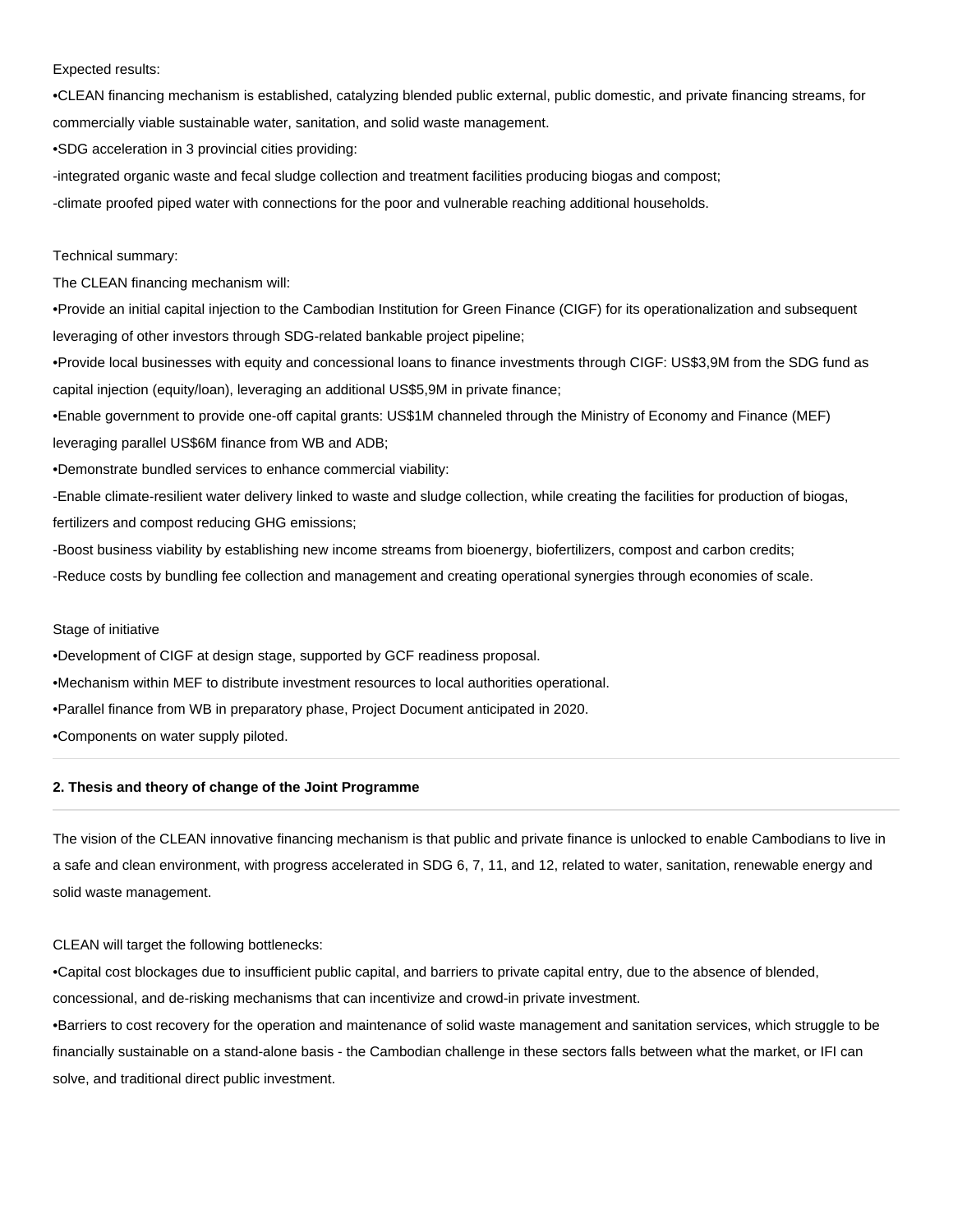•Missed income streams, such as fertilizer and energy generation.

CLEAN will undertake the following actions to address these bottlenecks:

•Catalyzing the blending of complementary public and private financing streams, to fill water, sanitation, and solid waste management capital financing gaps.

•Structuring public funding (including that sourced from the SDG Fund), through grants and concessional loans/equity investment mechanisms, to de-risk and crowd-in private capital, providing waste and water operators with improved commercial viability. •Developing complementary and bundled solid waste management, sanitation and water technical solutions and management structures which will enhance waste management fee collection through a surcharge to water bills, and reduce costs through technical, managerial synergies.

•Coordinate with anticipated WB and ADB financed investments by co-locating CLEAN interventions with new SWM facilities being built with WB loan finance;

•Modelling technical solutions that use domestic solid waste and fecal sludge as a resource through biogas and composting solutions. This will further enhance cost recovery through the creation of new income streams from production of biogas, bio-fertilizers, compost and carbon credits. CLEAN will catalyze finance for the first Cambodian medium-scale waste segregation at source by households in a provincial area (with 100k-150k people). Waste collection will be separated in two components, organics and other. Septic tank sludge will be collected separately and mixed with the organic waste to go through a composting /biodigester facility producing biogas and fertilizers/compost. This will reduce methane emissions making the operations eligible for concessional climate finance. •Within the same areas CLEAN will leverage private and public investments in clean drinking water for underserved households by improving access to safely managed water supply and climate resilience and leveraging water billing as a waste service cost recovery mechanism.

The assumptions of our joint programme are:

•private companies exist with varied degree of available resources and capacities to become business operators;

•there is an interest in new investment opportunities that reduce emissions and provide climate-resilient infrastructure;

•there is a commitment by the Government to invest in expansion of water, sanitation, renewable energy and solid waste management services;

•existing public financing models and investment from IFIs can be effectively catalyzed;

•a supportive regulatory environment for CLEAN investments can be secured through the policy work conducted by UN and IFI.

## **3. What are the expected results of the proposed Joint Programme?**

#### Results of CLEAN by year 4:

•Outcome 1: The CLEAN financing mechanism established, catalyzing blended complementary public external, public domestic, and private financing streams for bundled sustainable water, sanitation, and solid waste management service provision with two major components:

-Operationalizing CIGF as a window to deploy private capital, managed by Mekong Strategic Partners, overseen by UNDP and UNICEF;

-Providing capital grants to local authorities through a fund within MEF also seeking government and parallel WB and ADB finance. •Outcome 2: In 3 provincial cities an integrated service package is operational, showing viability combining: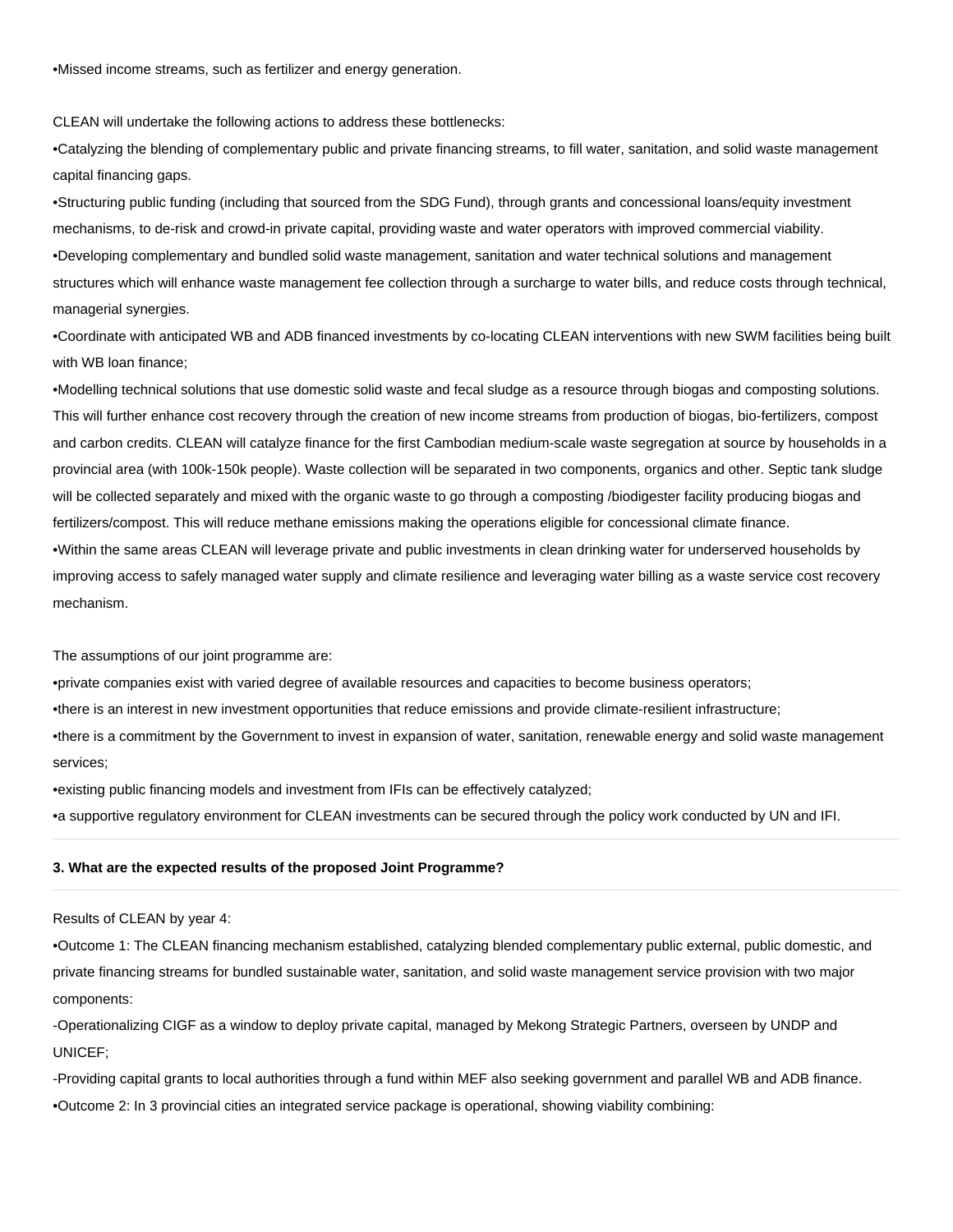-integrated organic waste and fecal sludge treatment plants producing biogas and compost (reducing methane emissions and waste disposal at landfill);

-source segregated waste collection for 300k-400k people (153k-204k women)

-scheduled emptying of toilets, with waste safely disposed;

-piped water systems upgraded and climate-proofed with connections for the poor and the vulnerable by reaching additional households, including women;

•Cross-cutting: Climate mitigation and adaptation benefits achieved; Employment opportunities generated, including for women.

CLEAN will achieve quick wins in financing and service delivery innovation, accelerating increases in SDG indicators:

6.1.1 Proportion of population using safely managed drinking water services

6.2.1 Proportion of population using safely managed sanitation services

7.2.1 Renewable energy share in the total final energy consumption

11.6.1 Proportion of urban solid waste regularly collected and with adequate final discharge out of total urban solid waste generated, by cities

12.5.1 National recycling rate, tons of material recycled

CLEAN contributes indirectly to SDG target 3.9 and 9.3 and goal 6, 7, 11, 12, 13 and 17.

Progress will be tracked using the national SDG monitoring systems and UNDAF results indicators:

•3.1.2. Access to and use of basic drinking water, sanitation and hygiene services in households;

•5.2.3 Amount of urban solid waste regularly collected and with adequate final discharge out of total urban solid waste generated by cities.

Results achieved by CLEAN will be sustained through:

•strengthened waste fee collection through a surcharge to water billing systems;

•establishing purchase agreement for biogas, bio-fertilizers and compost products;

•establishing revenues issuing carbon credits;

•support to establishing CIGF as sustainable finance institution.

Replication and scale-up will be catalyzed through: (1) financing mechanisms (windows under CIGF and SNIF) and their expansion; (2) demonstration effect of successful modelling of complementary financial, technical, and management innovations with integrated and complementary service delivery; (3) key services becoming commercially viable, providing a national solution possible to replicate.

#### **4. Describe the innovative nature of the Joint Programme**

CLEAN will finance innovative, integrated and complementary solid waste, fecal sludge, waste-to-bioenergy and piped water solutions in and around secondary cites in Cambodia.

CLEAN will catalyze these investments by the Green Climate Fund supported Cambodian Institution for Green Financing (CIGF). Cambodia currently lacks a private sector financial institution with capability to source and attract domestic and international climate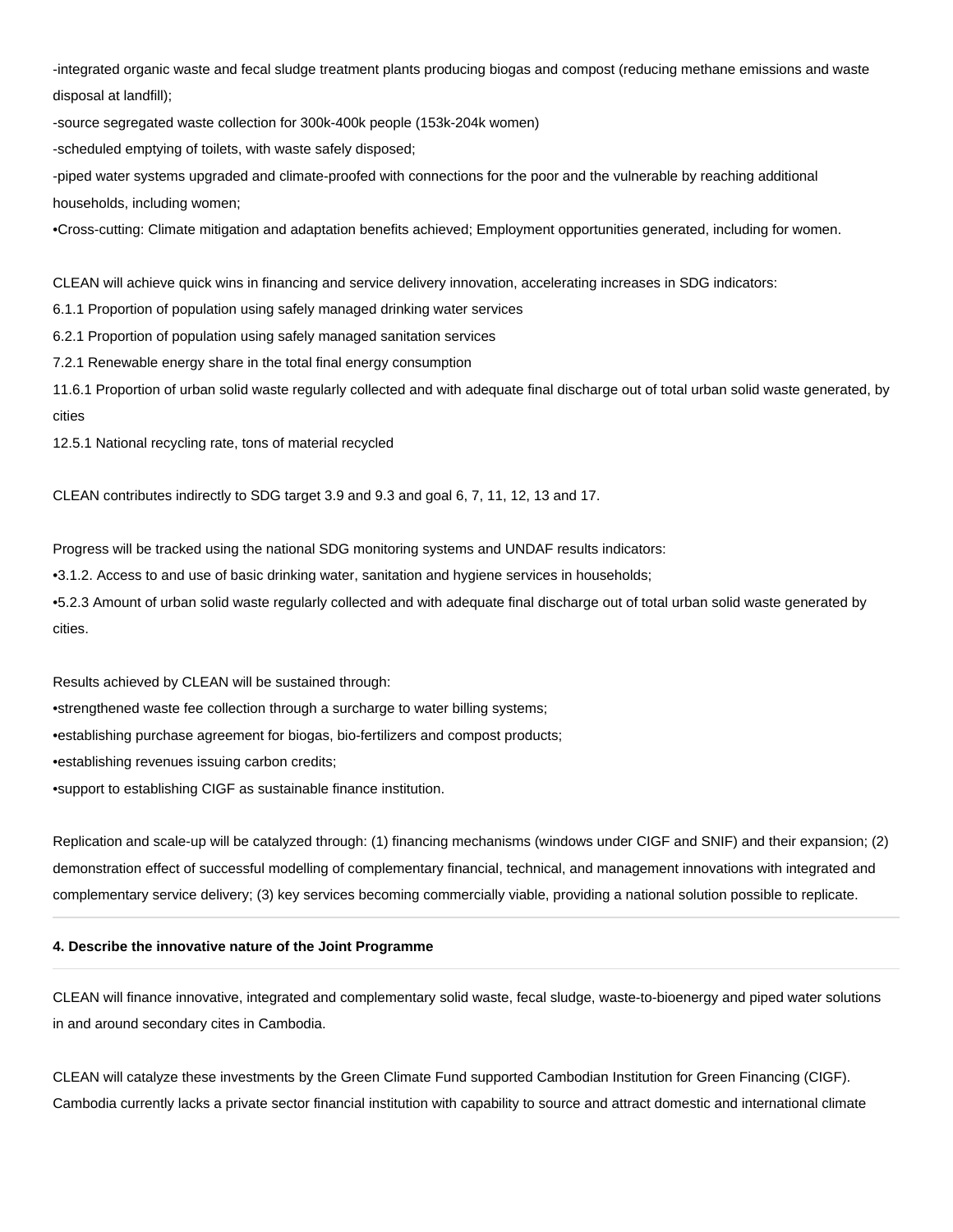finance. CLEAN will support CIGF to become operational which will encourage the Cambodian banking sector to participate in the green economy. Building on GCF support to operationalize and capitalize such a fund, CLEAN will invest/lend \$3,9M, and provide technical support to the development of SDG related investments, assisting the fund to attract other investors.

CLEAN through CIGF will provide up to 40% of the capital in the form of equity or loans. Private operators will provide at least 60% of the capital. By receiving capital support from CLEAN, businesses will be able to access concessional loans from CIGF sourced from private investors.

Furthermore, CLEAN will leverage public investments through the Ministry of Economy and Finance to channel them towards our targeted SDG, working with existing MEF mechanisms, such as the Sub-National Investment Fund (SNIF), that blends public domestic and public external (notably ADB) funds, to provide local administrations with grants for implementation of infrastructure and development projects.

This finance modality will be innovative in Cambodia, as the CLEAN capital injection will enhance the commercial viability of the treatment of organic waste and fecal sludge, and the expansion of climate resilient water supply. This approach will enable several additional productive activities: turning waste into resource for energy generation, carbon finance and bio-fertilizer. Another innovative gain will be the bundling of services which provide operational synergies and economies of scale, further improving commercial viability.

The CLEAN is timely in Cambodia since there is a lack of capacity to develop and manage blended financing. Additionally, IFIs are planning or implementing investment in targeted sectors; a proposed WB project on waste management is currently being prepared, and ADB has financing through the SNIF that CLEAN could leverage. The innovative business model catalyzed by CLEAN will contribute to the efficiency of these investments, offering an attractive value for money proposition.

CLEAN will build on projects currently implemented by UNICEF and UNDP: UNICEF supports drinking water and basic sanitation programming in six provinces in Cambodia; and UNDP runs municipal waste management pilot and capacity building in four provinces.

## **5. Expected added value of the UN and the Joint SDG Fund**

The Joint SDG Fund, through CLEAN, will provide added value for the acceleration of SWM and WASH-related SDG results in Cambodia by catalyzing and blending of private and public sector financing. Demonstrating improved commercial viability through new cost recovery models will open the door to future sustainability and scale-up to these currently under-financed sectors.

Currently there is a dearth of investments in SWM and WASH, in part because of limited commercial viability which makes private sector actors turn away after financial feasibility studies. The Cambodian challenge is that these sectors falls between what the market can solve, and traditional public investment. Experience worldwide is that initial public financial support to investments and operations are needed in order to achieve functional services. UN agencies, drawing from our role to provide policy support, are well positioned to pilot investment models that later can be taken over by government, and other public and private sector stakeholders.

The UN will provide added value through proven in country technical expertise of UNDP and UNICEF in systems strengthening, financial planning, fund management, gender mainstreaming, climate resilience, partnership development and management,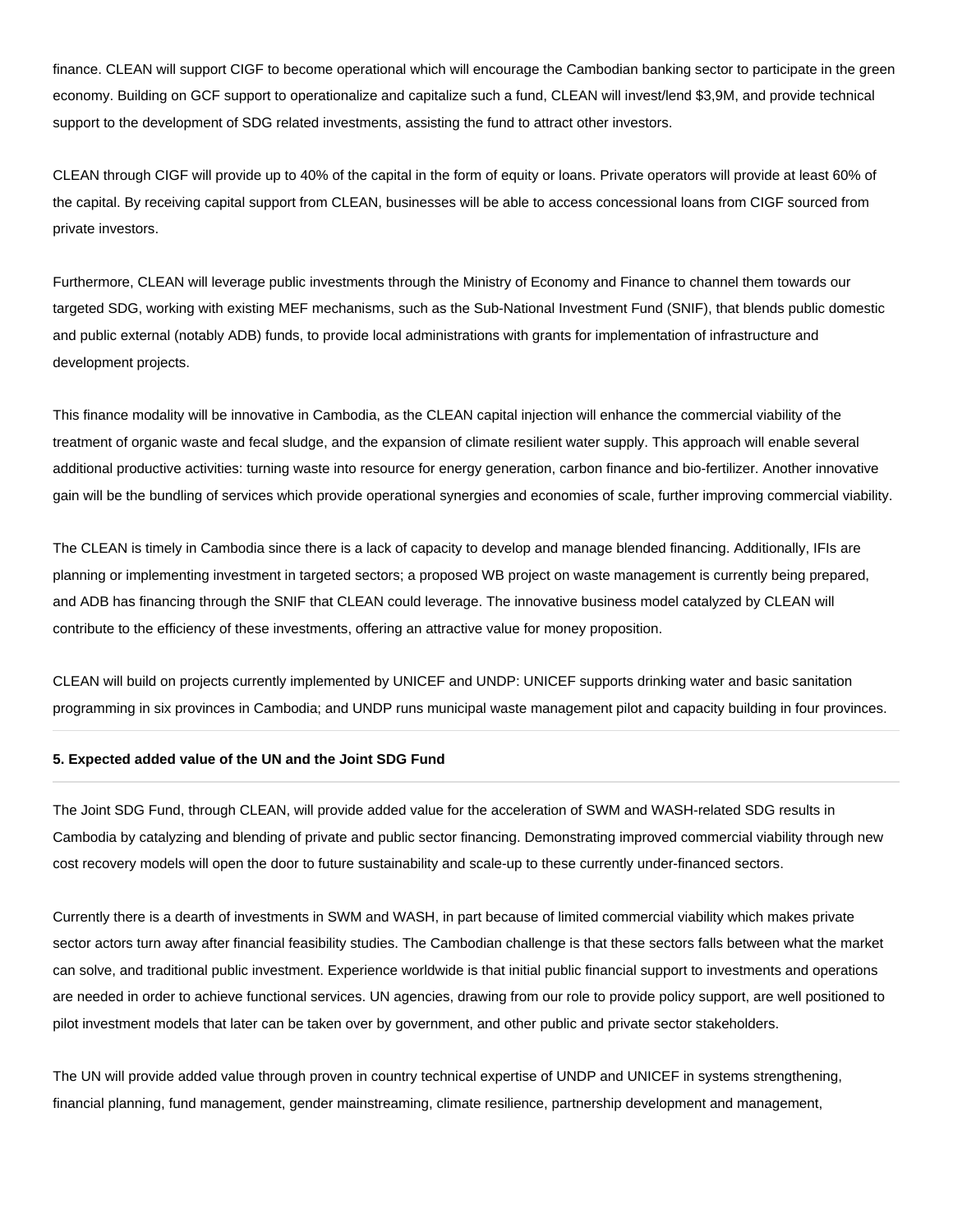procurement, and in the technical areas of waste management and water supply.

Through CLEAN, the Joint SDG Fund and the UN will innovate the business models of current financing and technical streams in the country which tend towards siloed public and private investments, and SWM, sanitation and water supply investments. Through CLEAN the UN will model the blending of these financing and technical streams to enhance finance and technical complementarity and capitalise on waste value chains through waste re-use.

UNICEF and UNDP will provide added value through technical and fiduciary oversight using established HACT mechanisms, and our experience in supporting service development that is pro-poor, gender sensitive, climate resilient, and SDG-aligned.

#### **6. Leadership and implementation of the Joint Programme**

Under the coordination of RCO, UNDP and UNICEF will establish a joint project management team with MEF, and related line ministries, drawing on the UN's joint financing, water, sanitation, solid-waste management capacities. At a strategic level, the Steering Committee will be established and co-chaired by the RC and MEF.

The joint project management team will have the following key roles and responsibilities:

•Coordinate CLEAN operations, liaising with the SDG Fund and other key stakeholders;

•Agree the criteria for the evaluation of CLEAN investment proposals;

•Support feasibility studies and investment plans developed by private companies;

•Develop partnership with anticipated co-financing channels that CLEAN will work to catalyze;

•Facilitate engagement with current and potential future private sector water supply and waste operators;

•Conduct CLEAN project management, progress and financial reports. Monitor and evaluate the implementation of CLEAN investments.

Team capacity will include economists for capital investment and environmental specialists for WASH and Waste Management. Technical experts for feasibility studies will be contracted.

#### Key partners will include:

•Mekong Strategic Partners (Cambodia-based investment management firm) will manage the Cambodia Institute for Green Financing (currently being designed with support from GCF). They will handle the disbursement of CLEAN funds into equity and concessional loans for private companies making investments in waste and water services.

•MEF will provide budget support to technical line ministries and local authorities through mechanisms such as the Sub-National Investment Fund (SNIF), through grants for capital costs;

•WB will provide a loan for crucial waste collection and sanitary landfills, important for co-location of organic waste-to-biogas facilities; •ADB plans to provide financing through MEF for SWM, WASH and sub-national level investments;

•Line ministries: Environment and Interior (for SWM to facilitate local pilots); Industry and Handicrafts, Rural Development, Public Works (for WASH); and Mining and Energy (energy production).

## **7. Expected period of implementation**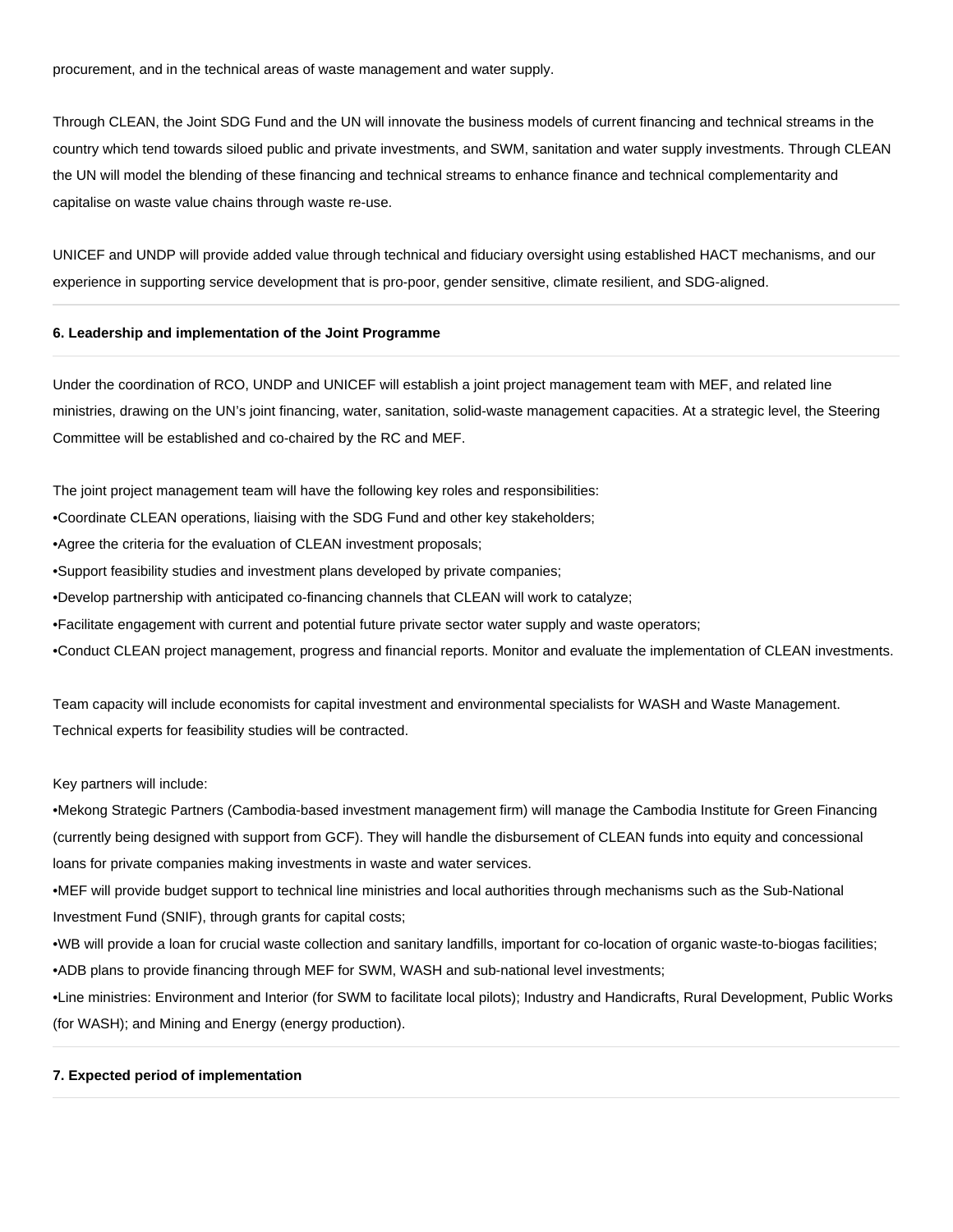The project implementation period will be 4 years, in order to allow full project cycle to be implemented, co-financing to be leveraged, and the demonstration effect of catalytic financing to be realized.

Critical milestones will include:

•October 2020 – project is approved and starts;

•April 2021 - CLEAN joint project management team established, with working connections to co-financing CIGF, SNIF, and other IFI initiatives. CIGF is operational;

•October 2021 – CLEAN fund investment project pipeline developed, with bankable water, sanitation, and solid waste management products; leveraged private and public co-financing secured; and potential private service providers identified;

•October 2023 – CLEAN investments procured, construction work completed, and services operational, with supporting costs recovery mechanism (aligned with end of national strategic plan and UNDAF period);

•October 2024 - evaluation and, though proof of concept, fund replenishment for continued financing of WASH and solid waste management SDG acceleration.

## **8. Cost, co-funding, and co-financing of Joint Programme**

Clean will target 3 localities, each with 100,000 to 150,000 people.

Estimated total budget: US\$20,150k

Funding from Joint SDG fund \$6,870k, which will be used in three ways:

•Through CIGF to leverage private finance \$3,920k

•Through MEF to leverage IFI/government finance \$1,000k

•Support and programme costs \$1,950k

Private investments by companies capitalized by CLEAN through CIGF:

•3 Biogas plants: 3\*1400 = US\$4,200k

•42 SWM and Sludge trucks 3\*800 = US\$2,400k

•6 Piped water systems in communes 6\*400 = US\$2,400k

•1 Private Water Utility investments = US\$800k

Total: US\$9,800k (\$5880k or 60% private co-finance; \$3920k or 40% CLEAN)

Public local Investments supported through government financed by CLEAN and SNIF/ADB and estimated parallel financing from the

anticipated World bank waste management project

•Waste collection 3\*300= US\$900k

•Landfill and other waste management investments 3\*1,500 = \$4,500k (assumed)

•Upgrading water utility pipe system 2\*800 = US\$1,600k

Total: US\$7,000k (CLEAN US\$1,000k SDG fund; assumed ADB/SNIF US\$960k and WB US\$5040k)

Supporting costs from the SDG fund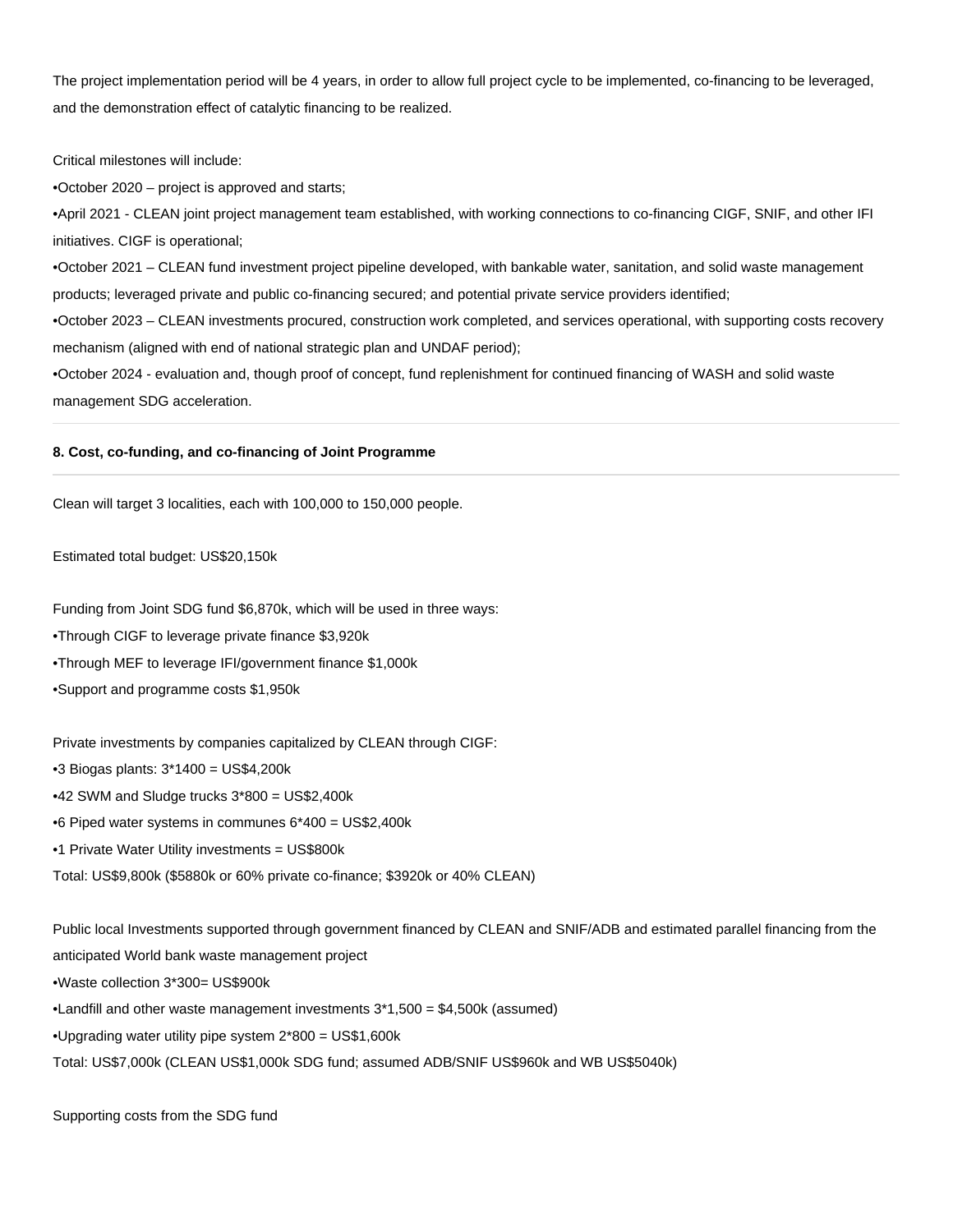•Project Proposal development US\$100k •Setting up the financing model US\$200k •Convening & support businesses to set up operational companies (year 1&2) US\$400k •Technical expertise US\$400k •Project management, oversight including reporting US\$400k •GMS (HQ) US\$450k Total: US\$1,950k

Enabling environment, community and customer engagement & awareness raising on waste segregation and sludge collection •US\$700k from UNDP programming •US\$700k from UNICEF programming Total: US\$1,400k

Sources of finance •SDG fund US\$6,870k •Private US\$5,880k •MEF (WB loan) US\$5,040k (assumed) •MEF (ADB/SNIF) US\$960k (assumed) •UNICEF US\$700k •UNDP US\$700k Total: US\$20,150k

SDG fund percentage of total: 34%

Cost efficiency is considered to be good given that:

•investment support will be provided to the bundling of innovative waste to energy and water services that currently lack commercially viability;

•clear SDG target acceleration will be achieved;

•equity and loans provided through CIGF will reinvested in new projects once repaid to CIGF; and

•the innovative business model catalyzed by CLEAN will contribute to and leverage the efficiency of DB/IFI planned investments in SWM, offering an attractive value for money proposition, by, for example, extending the operational life of sanitary landfill sites through the reuse of organic waste, and improving the productivity of piped water investments by improving their future climate resilience.

## **9. Risk assessment**

Context risks to the proposed CLEAN joint programme include:

•Potentially adverse impact on results if household incomes and private sector capital flows and risk appetite reduce as a result of the partial withdrawal by the European Union of Cambodia's access to the EU "Everything But Arms" (EBA) scheme, and the knock-on effects of COVID-19 related demand and supply constraints on key sectors of the economy in Cambodia and beyond.

•The impact of public health (including COVID-19) and climate events (such as flood and drought), causing increased workload for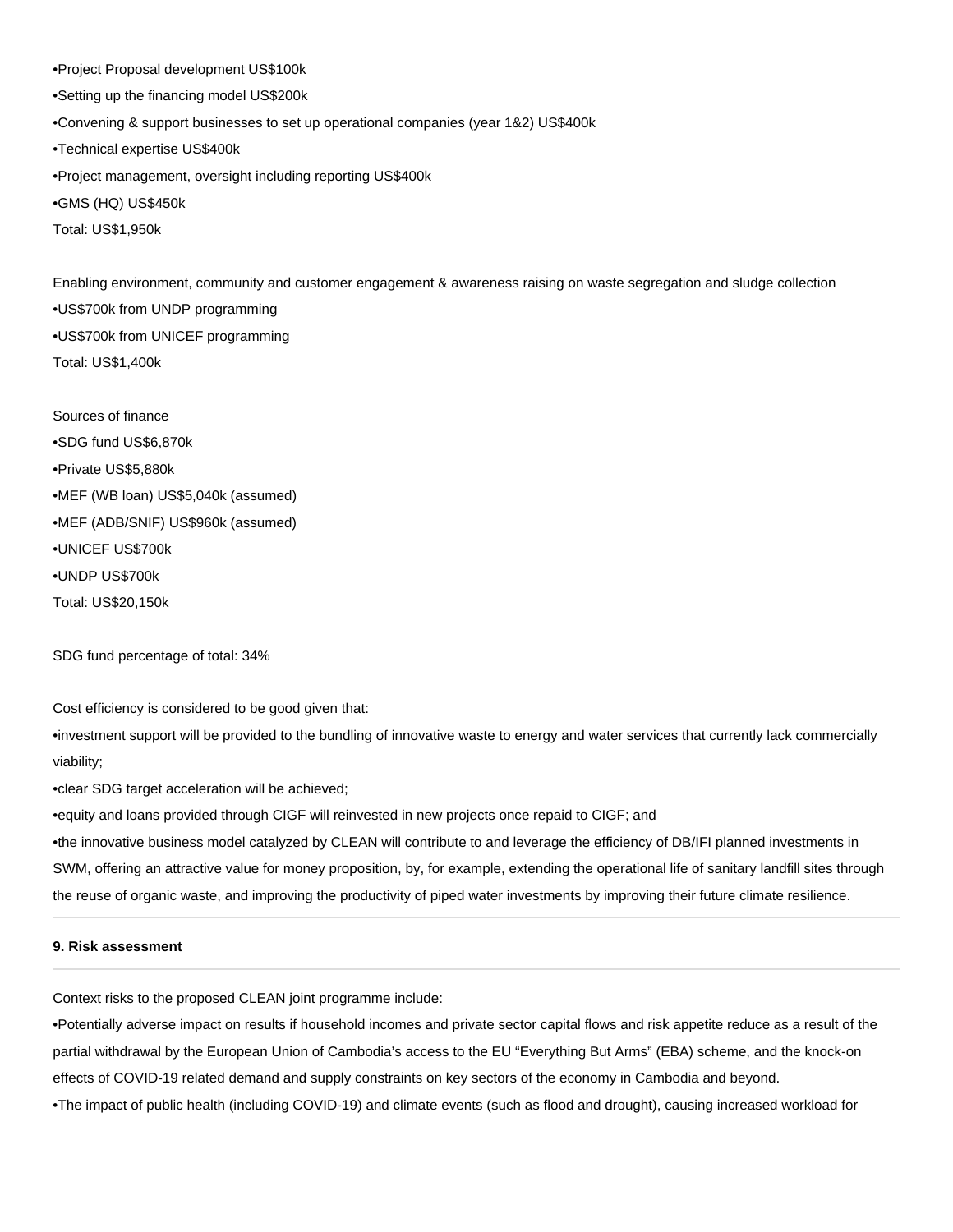UNICEF and UNDP team and other key stakeholders, delaying implementation.

Response strategies to these context risks would include:

•Designing CLEAN to support work in areas with favorable outlook for commercial viability, and leverage diverse sources of funding, including from relatively stable public external and domestic resources.

•Develop technical support team capacity and planning to be able to manage the impact of potential public health and climate risk events.

Main programmatic and mission drift risks:

•The project does not meet planned private finance leverage and cost recovery targets, adversely affecting the sustainability of the proposed funds business model.

•Involvement with a range of currently siloed sectors and stakeholders that CLEAN will bring together creates pressure for mission drift within sector specific issues and priorities, not core to CLEAN.

Response strategies to these programmatic risks are:

•To design CLEAN to optimize private finance and cost recovery flows and maximize the efficient use of grant capital funded components.

•To maintain, through CLEAN planning and coordination arrangements, and focus on the financial innovations and the climate and nature-based technical SDG synergies described in this concept note.

The main institutional risk to the proposed CLEAN joint programme is that:

•Poor coordination and cooperation between stakeholders reduce effective functioning of fund.

Response strategy:

•To implement the planned delineation of roles (described in section 6), and work with CIGF, IFIs and MEF to enhance coordination between stakeholders.

The main reputational, fiduciary & operational risk to the proposed CLEAN joint programme is: •Maleficence by CLEAN related entity

This risk will be mitigated through:

•Ensuring compliance with HACT, with associated programme assurance, assessment, and financial spot check mechanisms to safeguard UN principles and international norms and standards; working with range of stakeholders to diversify impact from single entity non-compliance; and where possible working with reimbursement/output-based payment modality.

## **10. Convening the private sector and engaging IFIs/DFIs**

The CLEAN joint project management team will convene and crowd-in private and financial sector players, through a process of structured engagement. This is based on the added value of CLEAN's capital investment and technical support to leverage the private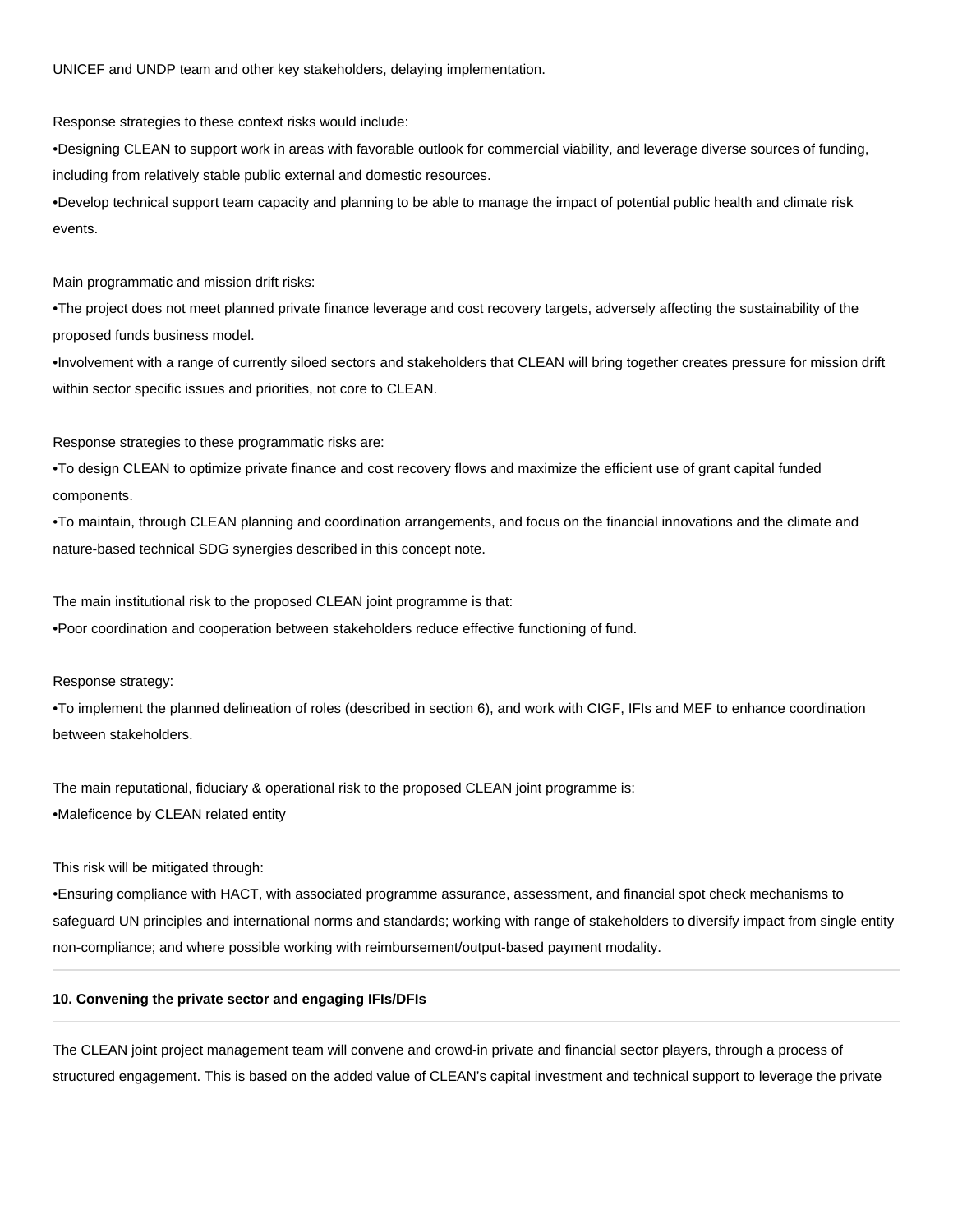and public financial actors around targeted SDG goals on water, sanitation, and solid waste management.

Engagement with private financial sector players will be secured through leveraging the future Cambodian Institution for Green Financing to act as a private sector financing vehicle with the capability to source and attract climate finance and then lend to local businesses and projects, for SDG WASH and SWM projects. CLEAN will provide technical support to the development of viable SDG WASH and SWM business plans to create a pipeline of bankable SDG WASH and SWM projects.

Engagement with IFIs, including the ADB (financing the SNIF), and WB (preparing in 2020 a potential loan to Cambodia for technical assistance and investments in solid waste management and sanitary landfill), will also be secured by offering, through CLEAN, improved value for money, geographical co-location, and SDG complementarity to these planned investments.

#### **11. Leverage and catalytic function**

The CLEAN innovative financing mechanism will catalyze co-financing from public and private sources.

Through CIGF private finance will be leveraged by CLEAN's technical support for bankable project development. Private companies will provide at least 60% of capital, and CLEAN up to 40%, rendering investments viable. Through this mechanism companies will be able to access loans at concessional rates for SDG-related, climate-friendly investments in WASH and SWM. Private co-finance will amount to \$5,9M, a leverage ratio of 1:1,5.

Co-financing and parallel financing will be leveraged from IFIs by structured engagement and coordination with current and anticipated IFI funding streams.

In the case of the WB SWM project, CLEAN investments in waste segregation at household level and waste-to-biogas and composting facilities, will complement and provide an improved value for money proposition for geographically co-located WB financing of waste collection systems and sanitary landfills, estimate to be \$5M.

In the case of the ADB financing through the Sub National Investment Fund (SNIF) - an existing fiscal transfer mechanism managed by MEF providing conditional grants earmarked for local infrastructure and investment projects – CLEAN will provide technical support to include public water supply projects in sub-national planning, in readiness for SNIF financing, while also providing complementary cofinancing for these investments to enhance their attractiveness to the SNIF. Leveraged co-financing is anticipated to amount to \$1M.

Total co-finance (including private and parallel IFI) \$11,9M. Ratio to SDG fund contribution 1:1,72.

Public information campaigns about waste separation at the households and collection of fecal sludge from septic tanks will be funded through regular UNDP and UNICEF programming (\$1,4M).

Replication will be enhanced through CLEAN support to the establishment of CIGF, to provide improved long-term access to concessional loans for companies providing climate change mitigation or adaptation outputs and SDG acceleration. The provision of equity through CLEAN will be a one-off contribution, and once operators buy out their equity from CIGF the CLEAN will be recirculated